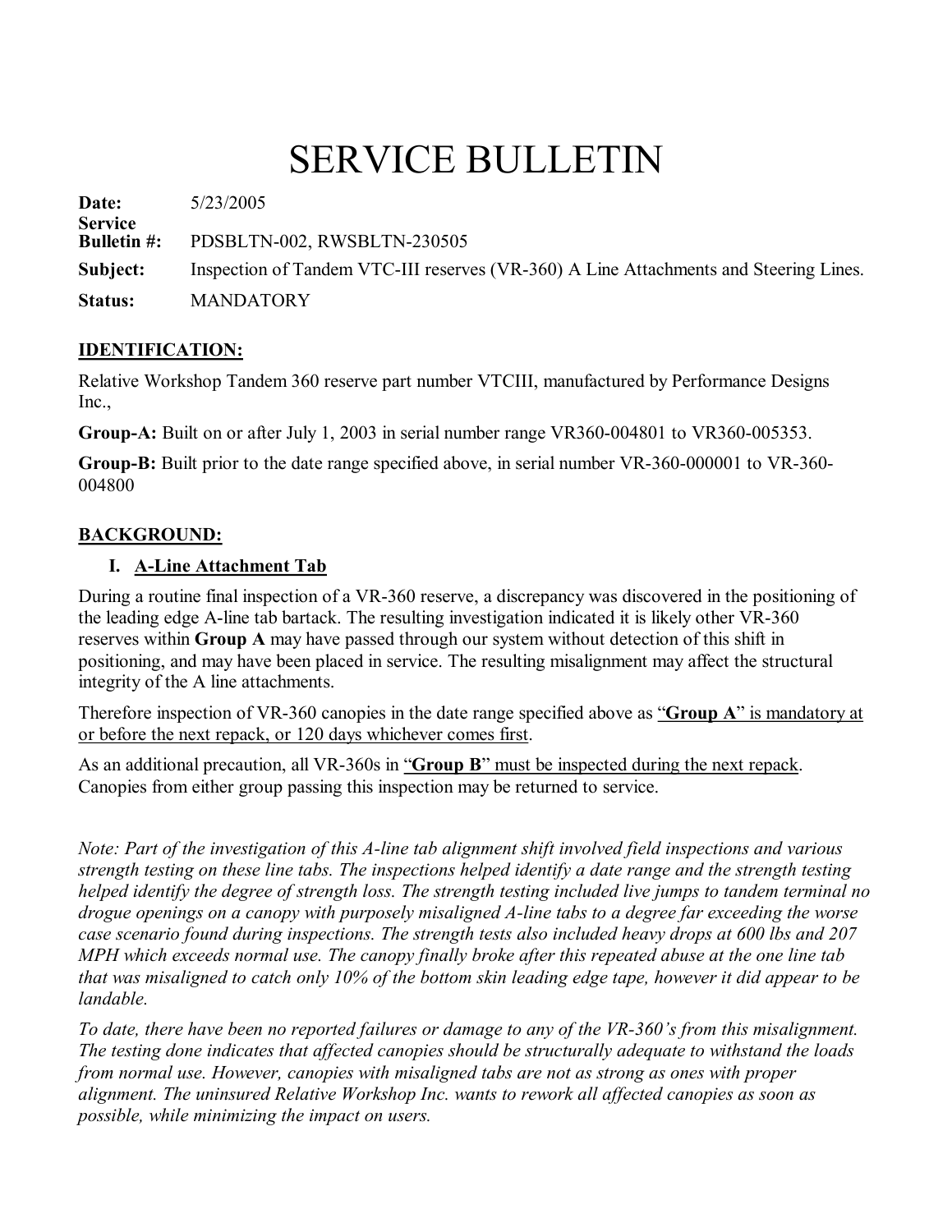#### **II. Steering Line LST Loop**

Some VR-360's were manufactured with the lower control line loop to be as large as the upper control line loop at the cascade. While there is no impact to the structural integrity, or performance of the canopy, this situation opens the possibility for the riser brake-setting loop to be misrouted through the lower control line instead of the correct location in the upper control line as shown below. Improperly set brakes can result in brake line failure during opening and unusually high opening forces.



Correct Brake Setting

# **SERVICE BULLETIN:**

## **ALine Attachment Tab**

- 1. Inspect all ten of the A-line attachments per the attached Inspection Procedures, Section 1, A-line Attachment Inspection Procedure.
- 2. If any of the 10 A-line tab bartacks do not comply with the proper alignment the parachute must be brought into compliance by an approved service facility. Adjusting the line tab requires a specialized heavy-duty bartacker not commonly found in the field.

#### **Steering Line LST Loop**

- 1. Inspect the LST attachment loop per the attached Inspection Procedures Section 2, LST Loop Inspection.
- 2. If either steering line does not comply with the proper configuration of the loop, the parachute must be brought into compliance by a certificated rigger following the provided instructions prior to placing back in service.

## **Record of Compliance**

**Group A (**serial number range 004801 to 005353**)**

- 1. Notify The Uninsured Relative Workshop Inc. by Fax 386 734 7537, or email rosi@relativeworkshop.com with the following information:
	- a. Serial Number
	- b. Date of manufacture
	- c. A line tab inspection results
	- d. Steering line inspection results
	- e. Name, address, phone number, email of rigger doing the inspection
	- f. Date of inspection
	- g. Corrective action taken, if any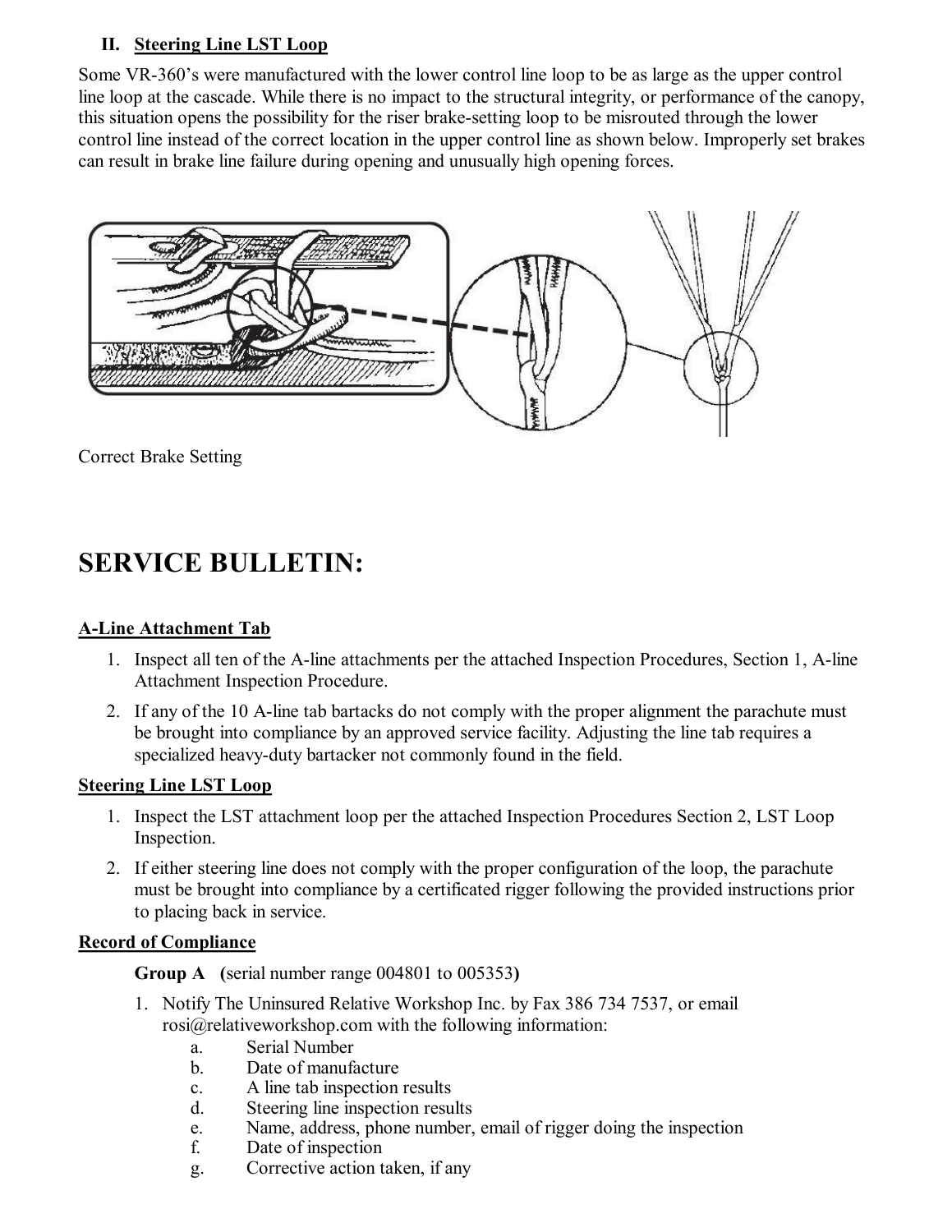- 2. If the canopy complies with both the A-line tab inspection and the steering line inspection, or after the canopy has been brought into compliance, Record "SBLTN-002 complied with" on the packing data card and WARNING label/TSO placard (in the space to the right of FAA TSO approval).
- 3. The canopy may then be placed in service.

**Group B (**serial number range 000001 to 004800**)**

Notify The Uninsured Relative Workshop Inc. of any nonconforming canopies within this group with the same information listed above for group A.

## **COMPLIANCE DATE:**

Parachutes in **GROUP A**: At or before the next repack, or 120 days from this notice, whichever comes first.

Parachutes in **GROUP B**: At the next repack.

## **AUTHORITY:**

The Uninsured Relative Workshop 1645 Lexington Ave Deland, Florida 32724 Telephone 386-736-7589

#### **ADJUSTMENT PROCESSING**

Canopies needing the A-line tabs adjusted should be sent to either of the following locations:

Performance Designs, Inc. 1300 E. International Speedway Blvd. Deland Florida 32724 Phone 386 738 2224 Ask for Robin or Donna

Fallschirmdepot Ostermunchner Gmbh Tolzer Strabe 14 D-83677 Greiling Phone 08041 / 70319

Customers in Europe should contact Fallschirmdepot. All other customers should contact Performance Designs. In an effort to best service all customers, both facilities will be scheduling this work. Please contact the appropriate facility for shipping arrangements and scheduling before shipping the canopy.

 $\div$  If processed within the required compliance dates, adjustments of the A-line tabs performed at either of the two locations listed above will be at no cost to the owner, and a pro-rated reimbursement for repacks will be available for those canopies requiring inspection and repack prior to the next scheduled repack.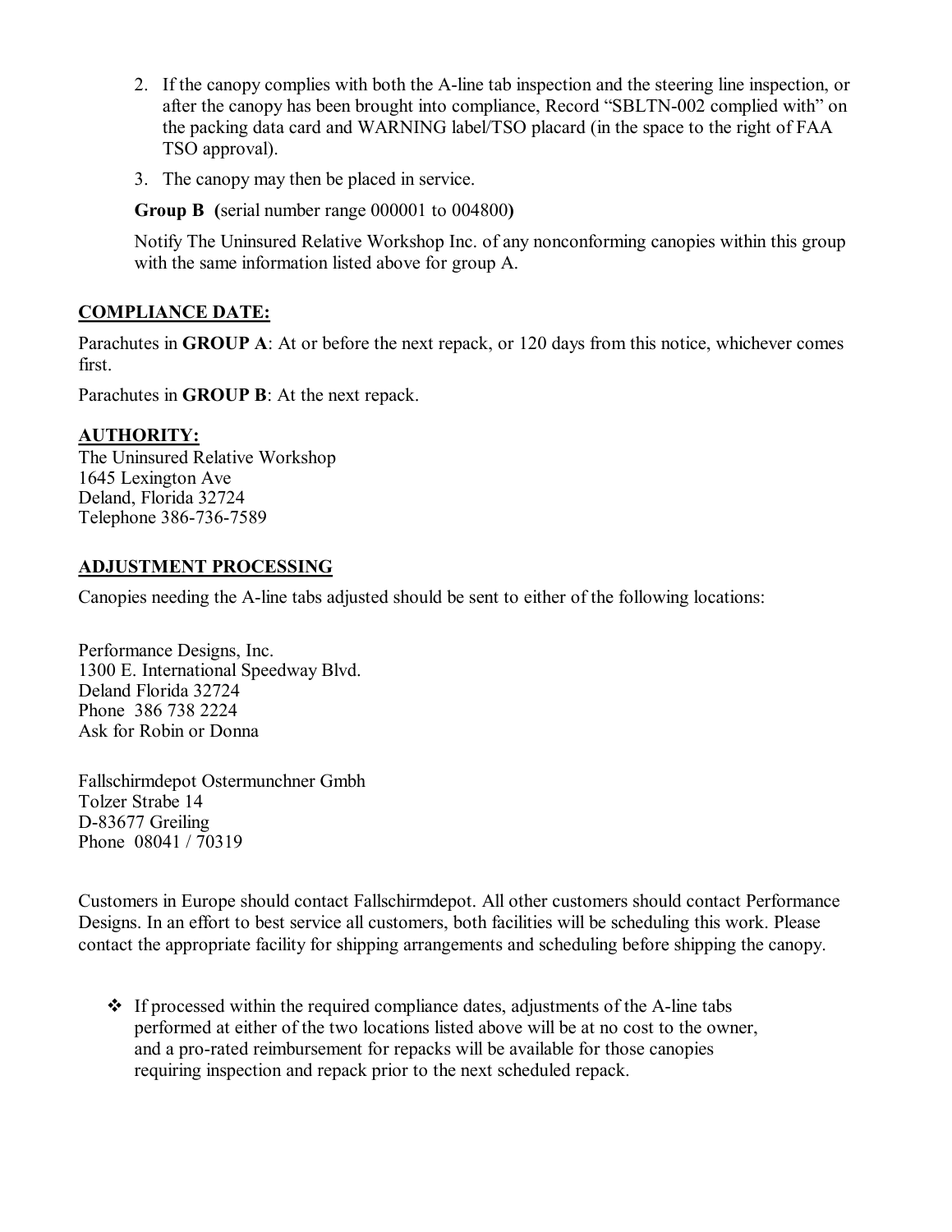# Inspection Procedures

# **1 Aline Attachment Inspection Procedure**

## *1.1 Rib Leading Edge Tape Inspection Criteria*

## **1.1.1 Requirement**

The A-line attachment bar-tack must be sewn through at least 50% of the width of the loaded-rib leading edge tape.

## **1.1.2 Evaluation**

- a) Using a ruler, find the centerline of the rib-leading edge tape. This may be lightly marked with pencil if necessary.
- b) Using the ruler, extend the centerline of the leading edge tape to the vicinity of the bar-tack.
- c) Observe the location of the bar-tack with respect to the tape centerline.



**Figure 1 Rib leading Edge Tape Inspection**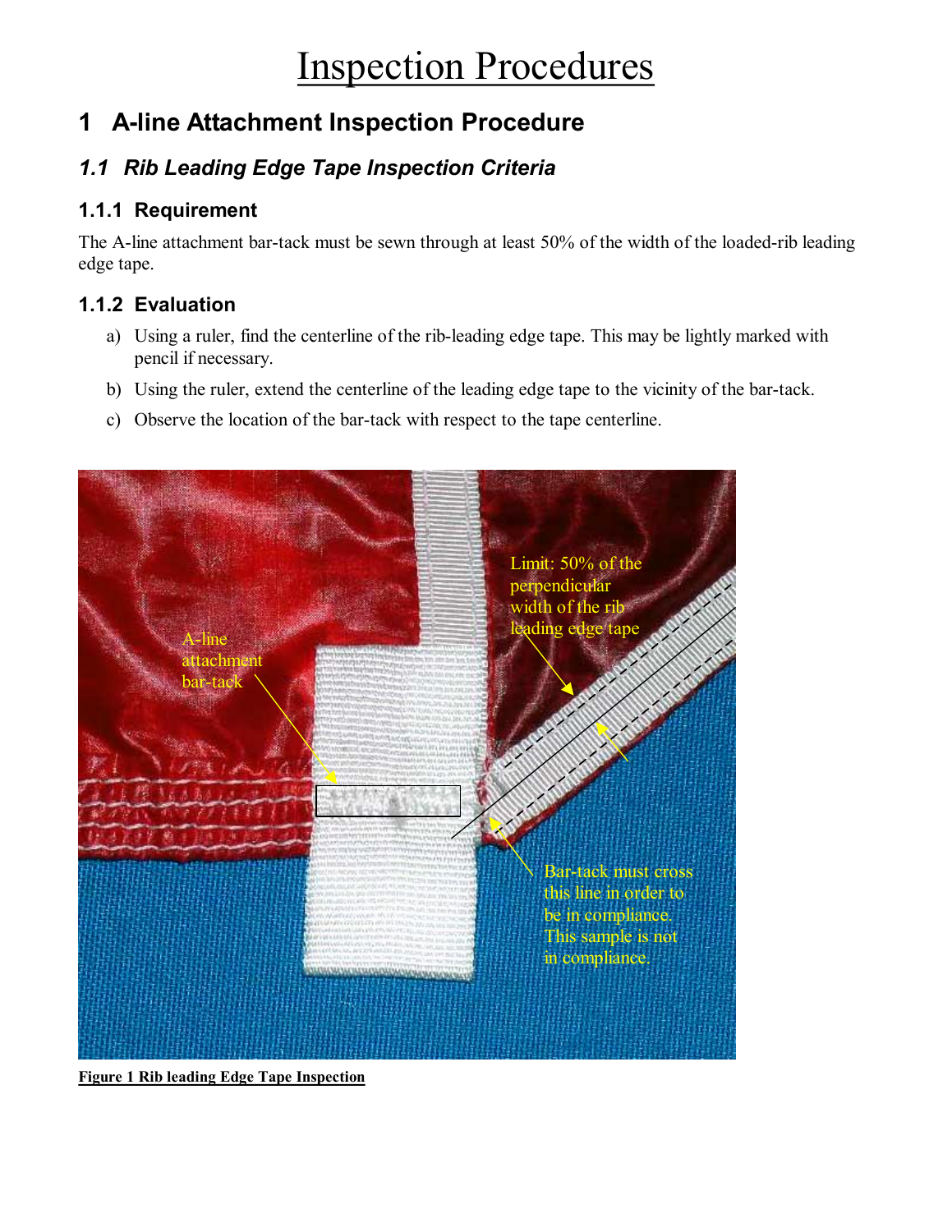## *1.2 Bottom Skin Leading Edge Tape Inspection Criteria*

## **1.2.1 Requirement**

The A-line attachment bar-tack stitching must extend forward of the forward stitch line on all the bottom skin leading edge tapes. Inspect both sides of tab.

## **1.2.2 Evaluation**

- a) Locate the forward stitch row of the bottom-skin leading edge tape.
- b) Using a straight edge, extend the forward stitch line of the leading edge tape to the vicinity of the bar-tack.
- c) Observe the location of the bar-tack with respect to the tape stitch row. The bar-tack may or may not overlap the edge of the line-tab, but it must cross the stitch-row and be going through the tab at this point.



**Figure 2- Bottom Skin LE Tape Inspection**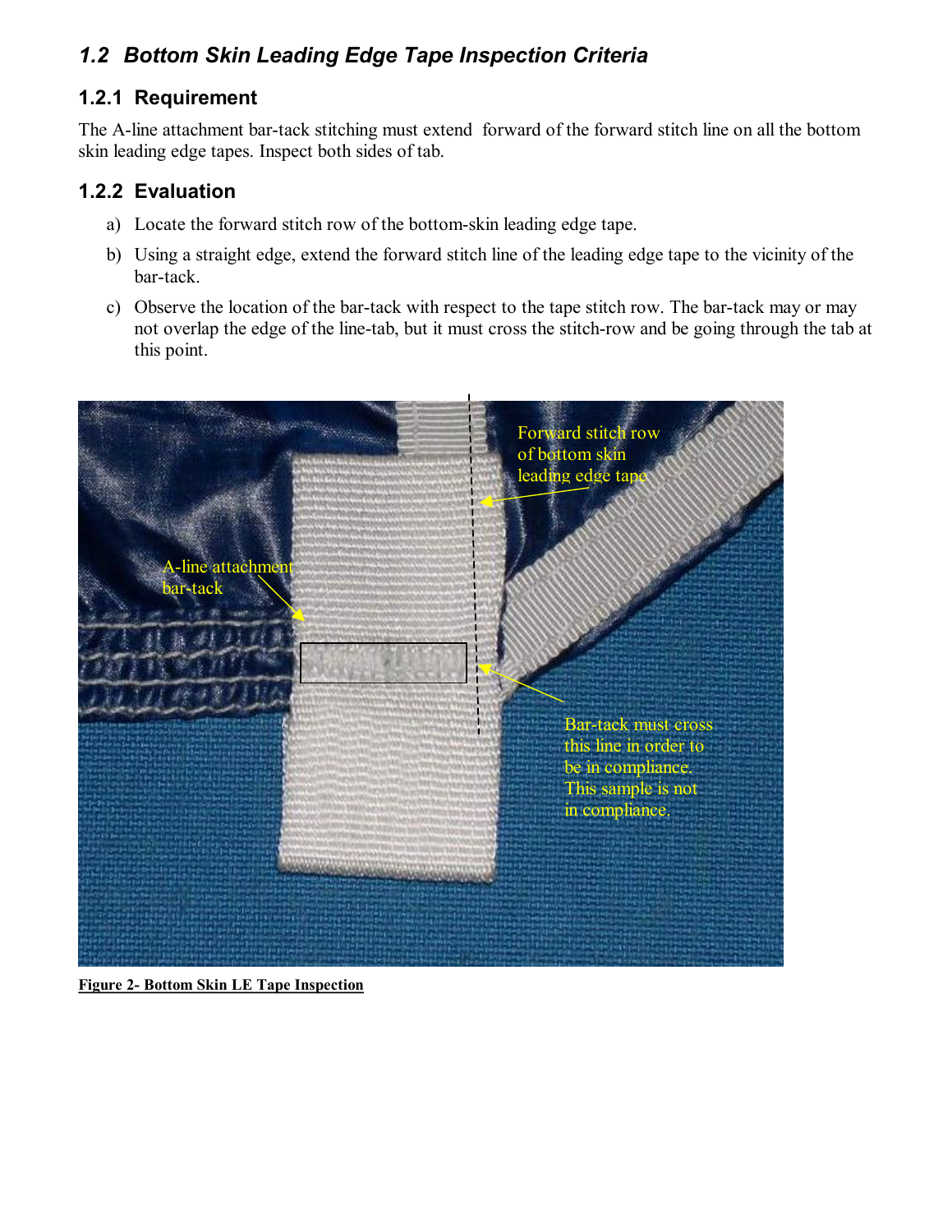## *1.3 Examples of Good Alignment*



**Figure 3 Acceptable Line Attachment Bar Tack**



**Figure 4 Acceptable Line Attachment Bar Tack**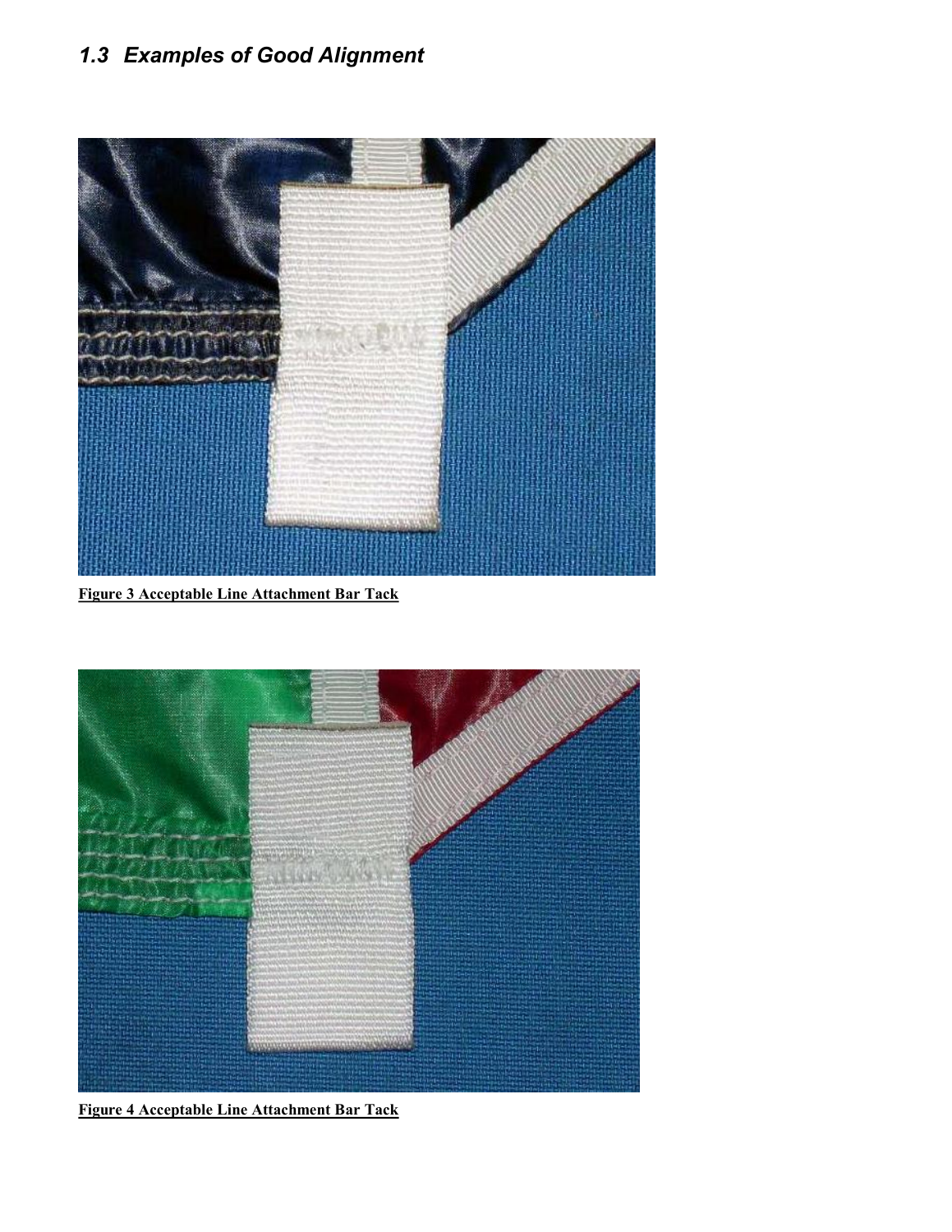# **2 LST Loop Inspection Procedure**

## *2.1 LST Loop inspection Criteria*

## **2.1.1 Requirement**

Check each of the LST's (lower steering lines, the line that passes through the toggles) where it loops around the UST (upper steering line). This loop must be small enough that the brake setting loop on the risers cannot be pulled through.

## **2.1.2 Evaluation**

Using Figures 7 and 8, evaluate the LST loops.



**Figure 5 Good LST Loop**



**Figure 6 LST Loop too large**